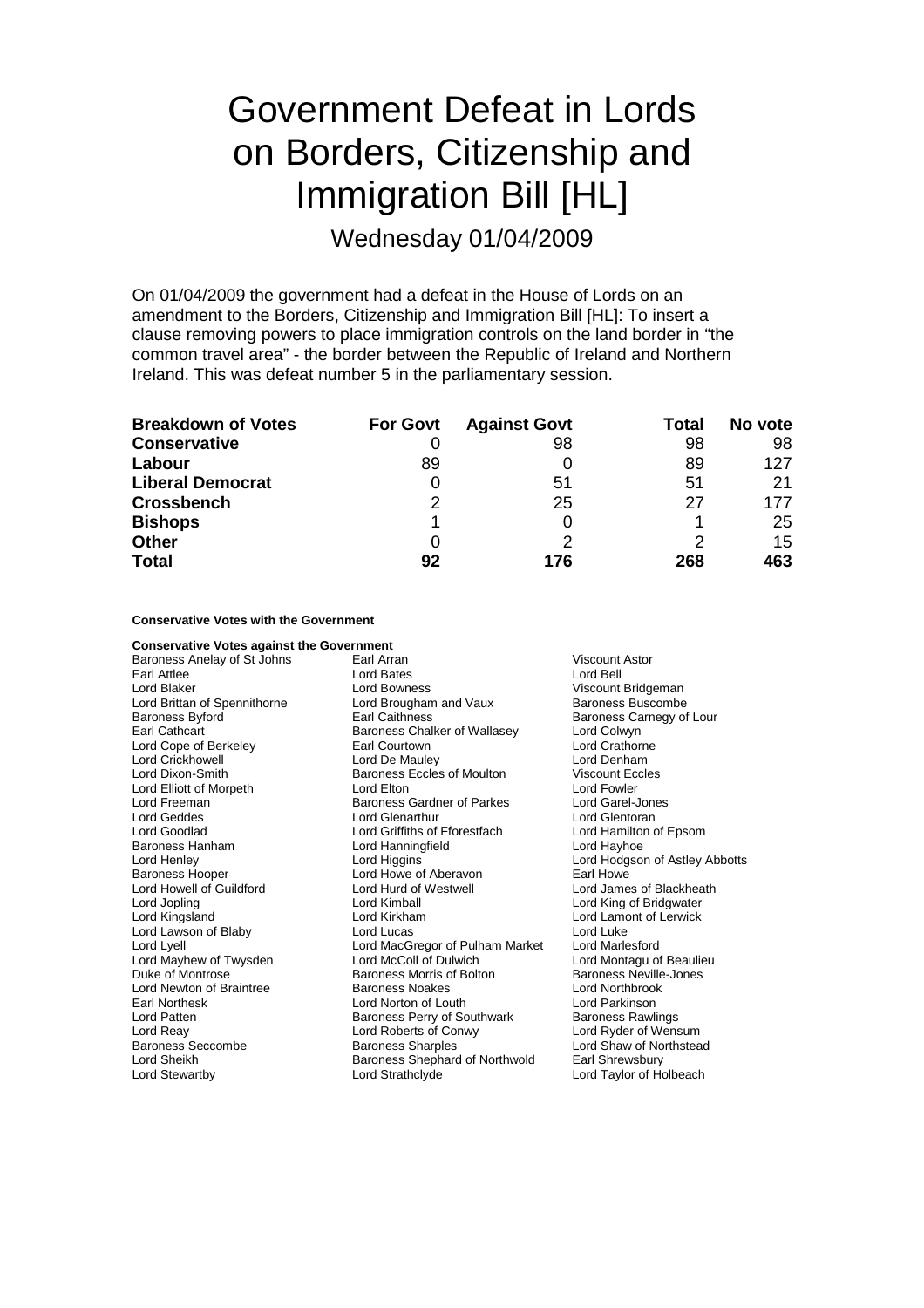Lord Tebbit Lord Tugendhat Cord Tugendhat Baroness Verma<br>
Lord Waddington Cord Wade of Chorlton Lord Wakeham Lord Waddington **Lord Wade of Chorlton Chorles**<br>
Baroness Warsi **Chamber Chorles Wakeham**<br>
Baroness Wilcox Baroness Wilcox

## **Labour Votes with the Government**

Lord Bach Lord Barnett Cord Bassam of Brighton<br>
Lord Berkeley Cord Bilston<br>
Lord Barnets Blood Barnett Barnets Blood Lord Berkeley **Lord Bilston** Lord Bilston **Baroness Blood**<br>
Lord Baroness Blood<br>
Lord Baroness Blood<br>
Lord Baroness Blood<br>
Lord Baroness Blood Lord Bragg Lord Brett Lord Brett Lord Brett Lord Brooke of Alverthorpe<br>
Lord Brooke of Alverthorpe<br>
Lord Brookman Lord Brooks of Tremorfa Lord Campbell-Savours Lord Brooks of Tremorfa Lord Brooks of Tremorfa Lord Campbell-Savours Cord Campbell-Savours Lord Clinton-Davis<br>
Lord Carter of Coles Lord Clark of Windermere Lord Clinton-Davis Lord Carter of Coles<br>
Lord Carter of Coles<br>
Lord Corbett of Castle Vale<br>
Baroness Crawley Lord Davies of Oldham Lord Davies of Coity Lord Dixon Lord Drayson Lord Dubs Lord Elder Baroness Gibson of Market Rasen Lord Gilbert **Baroness Golding Constructs** Baroness Gould of Potternewton Lord Graham of Edmonton Lord Grocott Baroness Gould of Potternewton Lord Graham of Edr<br>
Lord Harris of Haringey Lord Hart of Chilton Lord Harris of Haringey Lord Hart of Chilton Lord Haskel Lord Hams Streams, Participate Baroness Henig Baroness Hilton of Eggardon Baroness Hilton of Eggardon Lord Hollick **Baroness Hollis of Heigham** Lord Howarth of Newport<br>Baroness Howells of St Davids Lord Howie of Troon **Lord Hughes of Woodside** Baroness Howells of St Davids Lord Howie of Troon Lord Hugh<br>Lord Hunt of Kings Heath Baroness Jay of Paddington Lord Joffe Lord Jones Baroness Jones of Whitchurch Lord Judd Lord King of West Bromwich Lord Lea of Crondall Lord Lord Lipsey<br>
Lord Lofthouse of Pontefract Lord Macdonald of Tradeston Baroness Massey of Darwen Lord Lofthouse of Pontefract Lord Macdonald of Tradeston<br>Lord Maxton Baroness Lord McKenzie of Luton Baroness Morgan of Huyton Lord Morris of Handsworth Lord O'Neill of Clackm<br>
Lord Parekh Cord Patel of Blackburn<br>
Lord Patel of Bradford er Baroness Prikeathley Maroness Prosser Cord Rea<br>Baroness Rendell of Babergh Lord Rosser Cord Cord Smith of Leigh Baroness Rendell of Babergh Lord Snape **Baroness Thornton** Cord Snape Lord Tomlinson<br>
Lord Tunnicliffe **Baroness Wall of New Barnet** Lord Warner Lord West of Spithead Baroness Wilkins Lord Young of Norwood Green

Baroness Adams of Craigielea Lord Anderson of Swansea Baroness Andrews Lord Boyd of Duncansby **Baroness Farrington of Ribbleton Baroness Gale**<br>
Lord Gilbert **Baroness Golding** Lord Hunt of Kings Heath Baroness Jay of Paddington Lord Joffe Lord Patel of Blackburn Lord Patel Cord Patel Cord Patel Baroness Prosser Exaroness Wall of New Barnet Lord Warne<br>
Baroness Whitaker Lord Whitty

Lord Davidson of Glen Clova Baroness Morgan of Drefelin<br>Lord O'Neill of Clackmannan

**Labour Votes against the Government**

## **Liberal Democrat Votes with the Government**

## **Liberal Democrat Votes against the Government**

Lord Addington **Lord Avebury** Lord Avebury **Baroness Barker**<br>
Baroness Bonham-Carter of Yarnbury Lord Bradshaw **Baroness Bonham-Carter of Yarnbury Lord Bradshaw** Baroness Bonham-Carter of Yarnbury Lord Bradshaw Lord Burnett Lord Clement-Jones<br>
Lord Dykes<br>
Lord Dykes<br>
Lord Clement Clement Clement Clement Clement Clement Clement Clement Clement Clement Clement Clement Baroness Garden of Frognal Earl Glasgow Lord Goodhart Lord Kirkwood of Kirkhope Lord Lee of Trafford Lord Lester of Herne Hill<br>
Baroness Linklater of Butterstone Lord Livsey of Talgarth Lord Mackie of Benshie Baroness Linklater of Butterstone Lord Livsey of Talgarth Cord Mackie Lord Mackie of Benshie of Benshield Bensh<br>Lord Maclennan of Rogart Cord Benshield Benshield Benshield Benshield Benshield Benshield Benshield Benshield Lord Maclennan of Rogart Baroness Maddock Baroness Lord McNall<br>Lord Methuen Baroness Neuberger Lord Newby Lord Methuen <sup>M</sup> Baroness Neuberger Methuen Lord Newby<br>
Baroness Northover Lord Oakeshott of Seagrove Bay Lord Rennard Baroness Northover **Lord Oakeshott of Seagrove Bay** Lord Oakeshott of Seagrove Bay<br>Lord Roberts of Llandudno Lord Rodgers of Quarry Bank Baroness Sharp of Guildford Lord Shutt of G<br>Lord Steel of Aikwood Lord Teverson Baroness Thomas of Walliswood Baroness<br>
Lord Tordoff Lord Tyler Lord Tordoff Lord Tordoff Lord Tordoff Lord Tordoff Lord Tordoff Lord Tordoff Lord Tordoff Lord Vallance of Tummel<br>Lord Wallace of Saltaire Lord Watson of Richmond Baroness Williams of Cro

Baroness Harris of Richmond

# Viscount Falkland Baroness Falkner of Margravine<br>
Earl Glasgow<br>
Lord Goodhart Lord Rodgers of Quarry Bank Baroness Scott of Needham Market<br>
Lord Shutt of Greetland Lord Smith of Clifton Lord Teverson Baroness Thomas of Winchester<br>Baroness Tonge Lord Tope<br>Lord Tope **Baroness Williams of Crosby**

#### **Crossbench Votes with the Government**<br> **Cord Elystan-Morgan Lord Moser** Lord Elystan-Morgan

## **Crossbench Votes against the Government**

Lord Hannay of Chiswick Baroness Howe<br>
Lord Kerr of Kinlochard<br>
Lord Kilclooney

Lord Best **Lord Cameron of Lochbroom** Lord Cameron of Dillington<br>
Viscount Craigavon **Lord Cameron Baroness Deech** Baroness D'Souza Viscount Craigavon **Baroness Deech Baroness Deech** Baroness D<br> **Containation Baroness Howe of Idlicote** Lord Hylton Lord Kerr of Kinlochard Lord Kilclooney Lord Laird Earl Listowel Countess of Mar Baroness Masham of Ilton